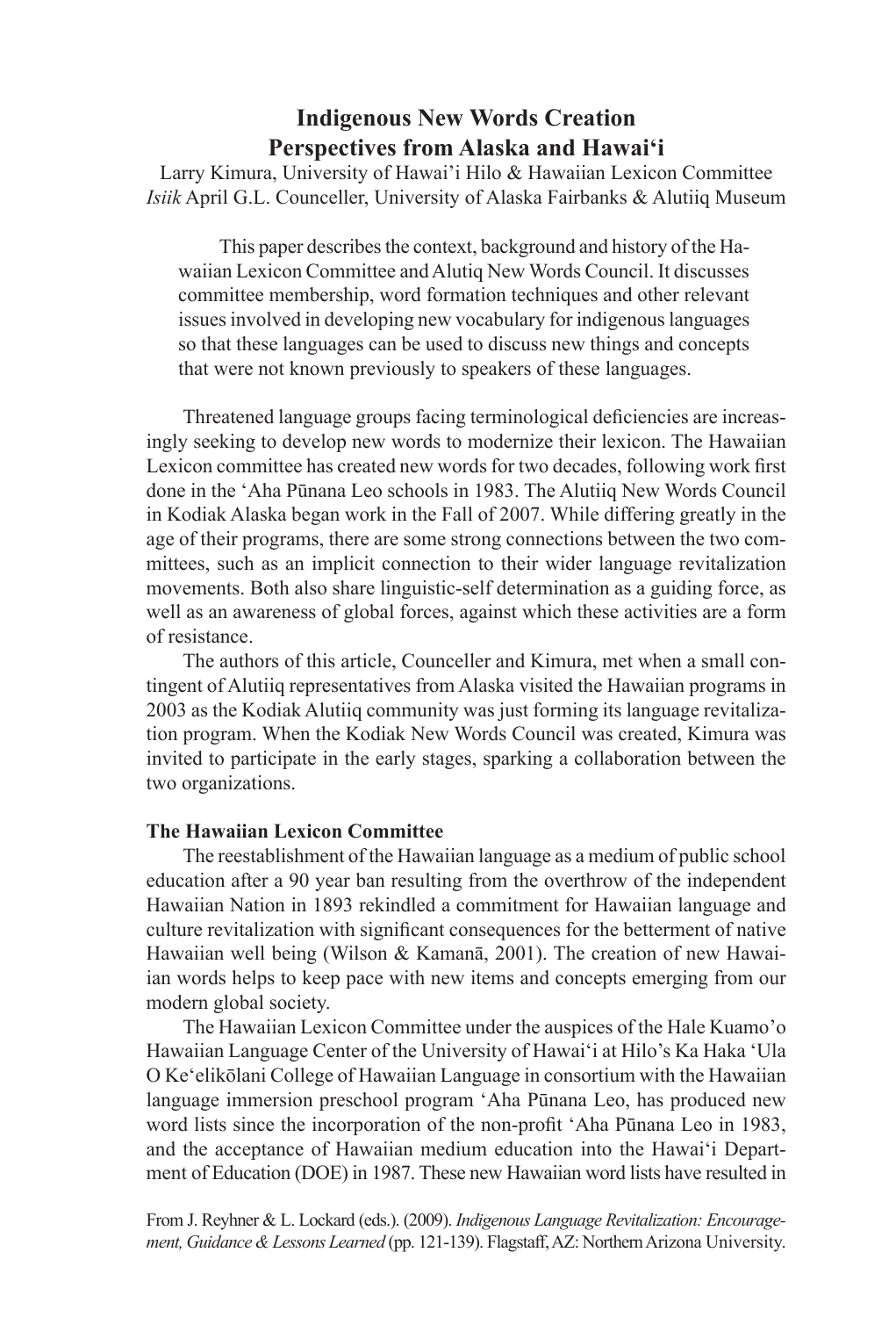publication of Hawaiian new words dictionary, *Māmaka Kaiao* (Kōmike Hua'ōlelo Hou, 2003), in 1996, 1998 and 2003 with over 6,500 entries.

 The creation of new words began with plans to start Pūnana Leo Hawaiian language medium preschools in 1983. Potential teachers, among whom were native speakers of the language and 'Aha Pūnana Leo founders, met to plan and prepare a Hawaiian preschool program. New words needed to be coined for such concepts as a gathering circle to start and end the day (*lina poepoe*), a snack (*mea*'*ai m*ā*m*ā) in the morning and afternoon, independent activities(*hana 'ae'oia*), to trace a fgure (*ho*'*omahaka*), or "playing house" (*pā'ani 'anakē*). These words grew out of necessity and were immediately put to use with the start of the frst Pūnana Leo School Hawaiian medium preschool in 1984.

 In 1987 a small team of Hawaiian curriculum developers came together at the University of Hawai'i at Hilo to create the frst content material for the Fall DOE Hawaiian immersion combined kindergarten-frst grade school program. Some of the content work entailed translations of math, science and social studies lessons. The small team of fve regular members consisted of Hawaiian language educators, Kauanoe Kamanā, Pila Wilson, Larry Kimura and Leinani Raffpiy. The team was augmented at times with input from Hawaiian native speaking educators Elama Kanahele and Sarah Nākoa, Hawaiian language teachers Hōkūlani Cleeland and Paul Koki Williams and from a Mohawk educator and language revitalization leader Dorothy Lazore. At the end of each day, members of the Hawaiian team would gather to review and approve new words that had been coined within the contexts of their curriculum work or to discuss and create words for circumstances in which Hawaiian was not then being used. Larry Kimura was designated Committee Chairperson of this new words committee, a position he still holds.

 In 1988, a small portion of a Fund for the Improvement of Postsecondary Education (FIPSE) federal grant helped to continue the Hawaiian new words committee with seven native speaking elders representing fve major islands of Hawai'i. The *kūpuna* (elders) were Leilehua Lindsey, Edward Like and Joseph Maka'ai representing the island of Hawai'i, Helen Wahineokai representing Maui, Lani Kapuni representing Moloka'i and Sarah Nākoa representing O'ahu. Elama Kanahele, then in her late thirties, represented Ni'ihau and Kaua'i. This native speaking elders committee was assisted by second language speakers, Pila Wilson and Haunani Drecshel, both Hawaiian language educators and linguists, Kalani Akana, Hawaiian educator, Larry Kimura, Hawaiian language educator and Committee Chairperson, and the recorder for the Committee was University of Hawai'i fourth year Hawaiian language student Kana'i Kapeliela. The Committee held six meetings on O'ahu over a one-year period with two *kūpuna* who were flown in from their islands for the meetings. The new words committee members served without compensation and this has been the rule over the years up to the current Committee.

The Hawaiian *kūpuna* (elder) committee members represented the last of the native speaking generation estimated to be less than 2,000 at that time, with highly fluent speakers 70 years or older. The exception to this count was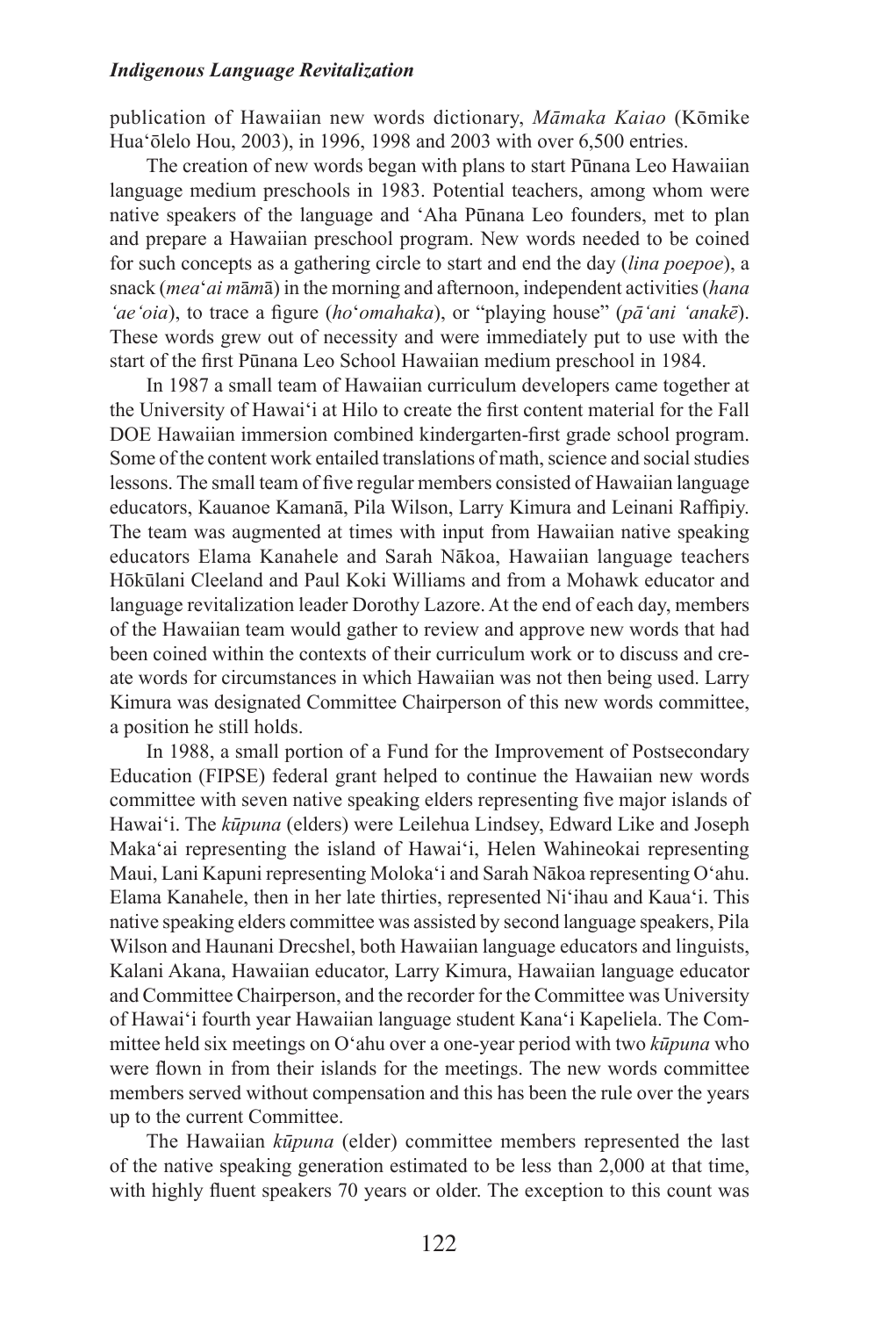the population of less than 250 living on the privately owned island of Ni'ihau [This island was purchased fee simple in 1863 from the Kingdom of Hawai'i by a private owner and remains the property of the purchaser's descendents (Joesting, 1987)] in 1988 where Hawaiian was then spoken by all age groups. The selection of an all *kūpuna* member committee was to honor the last of the native Hawaiian speakers who gained frst language fuency through their home and community environments. All had been raised in rural areas of Hawai'i. Two had attained professional education certifcation, three had completed high school and two had gone to elementary school only. All of the *kūpuna* members, except for the representative from the Ni'ihau-Kaua'i community, were not then current active users of their language. As was then typical of their generation, they did not use the language with their own families or even with their peers. English had become their dominant language of communication in everyday affairs but they were still fuent in Hawaiian when they were engaged to use it.

The assistant members to the *kūpuna* committee were all second language speaking language activists and were thus beginning to use Hawaiian on a daily basis at work and at home. They were encountering the challenges of not having Hawaiian words for a myriad of modern items and concepts. They were attempting to create words out of necessity without any consensus of approval from the approximate 2,000 less active speaking elder generation of native speakers.

 Words such as "theory" or "evolution" from school content material were great challenges for the *kūpuna* committee. They could participate in informal discussion in Hawaiian about the meanings of such words and make attempts to explain these concepts through Hawaiian but they found it diffcult to create actual words for these areas of science. The descriptive approach as the initial attempt on the part of native speakers for creating new Hawaiian words was a natural approach and conformed to some of the terms that developed during the late eighteenth century, for example:

*mea wehe kini*, Can opener. Lit., something to open a can. *ipu hao,* Iron pot. Lit., iron gourd. *waihona palapala kahiko*, Archive. Lit., place to deposit old documents.

However, the terms discussed in the committee were often much longer, e.g., '*i*'*o pipi i wili* '*ia* (Hamburger. Lit., cow meat that is ground up), *pahu aniani no ka i*'*a* (Aquarium. Lit., glass box for fsh), *pahu ho*'*olele leo* (Radio. Lit., box that sends out a voice), and were not realistically considered for contemporary use in the same way that shorter words from traditional culture were, e.g., *lo*'*i* (Irrigated taro feld.), *mākolu* (Net mesh three fngers in depth.) and *kahuli* (Overturned as a canoe).

 Because the native speakers had diffculty creating new words, the direction for the *kūpuna* committee quickly switched from Hawaiian immersion curriculum content, to clarifying words recorded in the Hawaiian dictionary relating to the home, health conditions or cultural values. Sometimes there was no Hawaiian word for a common household item such as a clothes hanger. The active second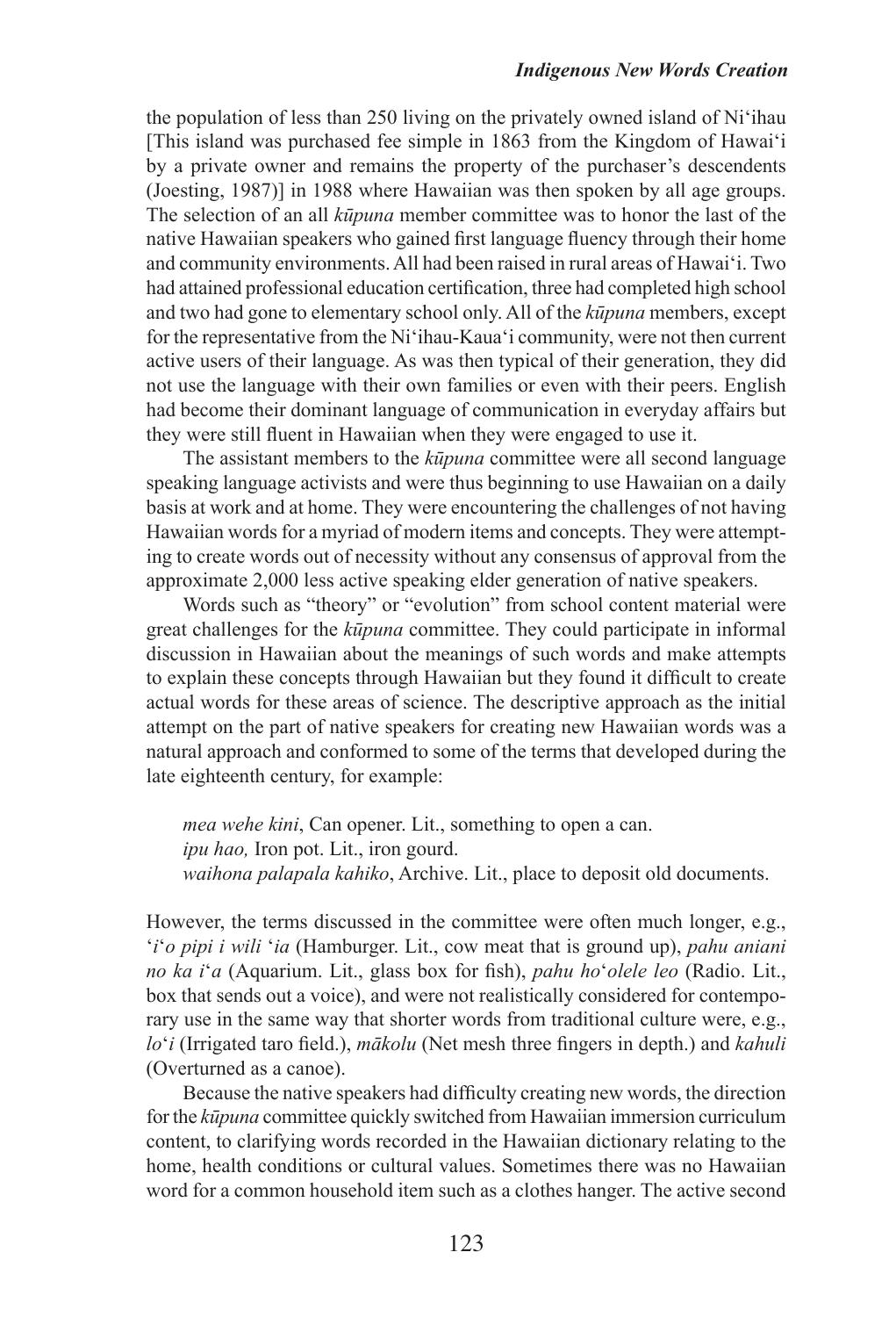language users would have coined a word (*uea kau lole*. Literally wire upon which clothes is hung.). Then it would be presented to the *kūpuna*, and more often than not, receive their approval.

The committee member who represented the Hawaiian that already existed in the viable Ni'ihau Hawaiian speaking community would participate more actively with things around the home that the non-active native language users would not have a word for. The existing Hawaiianized sound for bicycle, *paikikala* for example, was also pronounced *paisikala* and *pisikala* by Ni'ihau Hawaiian speakers, and they could name parts of the bicycle such as the fender (*pale kaea/ huila*. Literally tire protector.) or the spokes in the wheel (*kukuna kaea/huila*. Literally, tire rays). The other *kūpuna* members had no choice but to approve of these words since they had not used the Hawaiian language to communicate about a bicycle, a common mode of transportation on Ni'ihau. The approval of new words or clarifcations of existing words by the *kūpuna* committee was by consensus.

Consensus for the *kūpuna* committee, and also for the current committee, means that there is a good understanding of the goals and mission of the work at hand so that personality differences of individuals do not deter from the mission. Disagreements and different points of view are healthy and are the rule of a new words committee, but working through consensus results in a sound and effcient new words committee. Each indigenous community will know its own language situation and hopefully keep an open but focused mind in maintaining a forward motion for the needs of their languages.

In the meantime, the pressure for new Hawaiian words in curriculum content and pedagogy kept multiplying with the success of the Hawaiian medium education program in the State public school system. The native speaking *kūpuna* committee was discontinued as an active new words committee after one year, with the selection of new members for the committee from among second language Hawaiian educators especially connected to Hawaiian language medium education and with representation from the active Ni'ihau native speaking community. Consultation however, with *kūpuna* native speakers occurred whenever applicable questions arose regarding their knowledge of language use. Within seven years, however, most of the original *kūpuna* committee had passed away but consultation of native speakers continues with native speakers who are available. The continuing new words committee became known as the Hawaiian Lexicon Committee from 1989 forward. Its membership has ranged in number from six to ten, all second language speakers except for a Ni'ihau community member.

The Ni'ihau membership on the Committee was eventually replaced with consultations with Ni'ihau native speakers. The reason for this is somewhat similar to the situation of the non-active *kūpuna* native speakers who did not continue using their language in all contexts of modern living, but instead succumbed to using English for words they did not have.

 It is the observation of this writer (Kimura), in a situation where a language needs to be revived, indigenous new words are more likely to emerge from a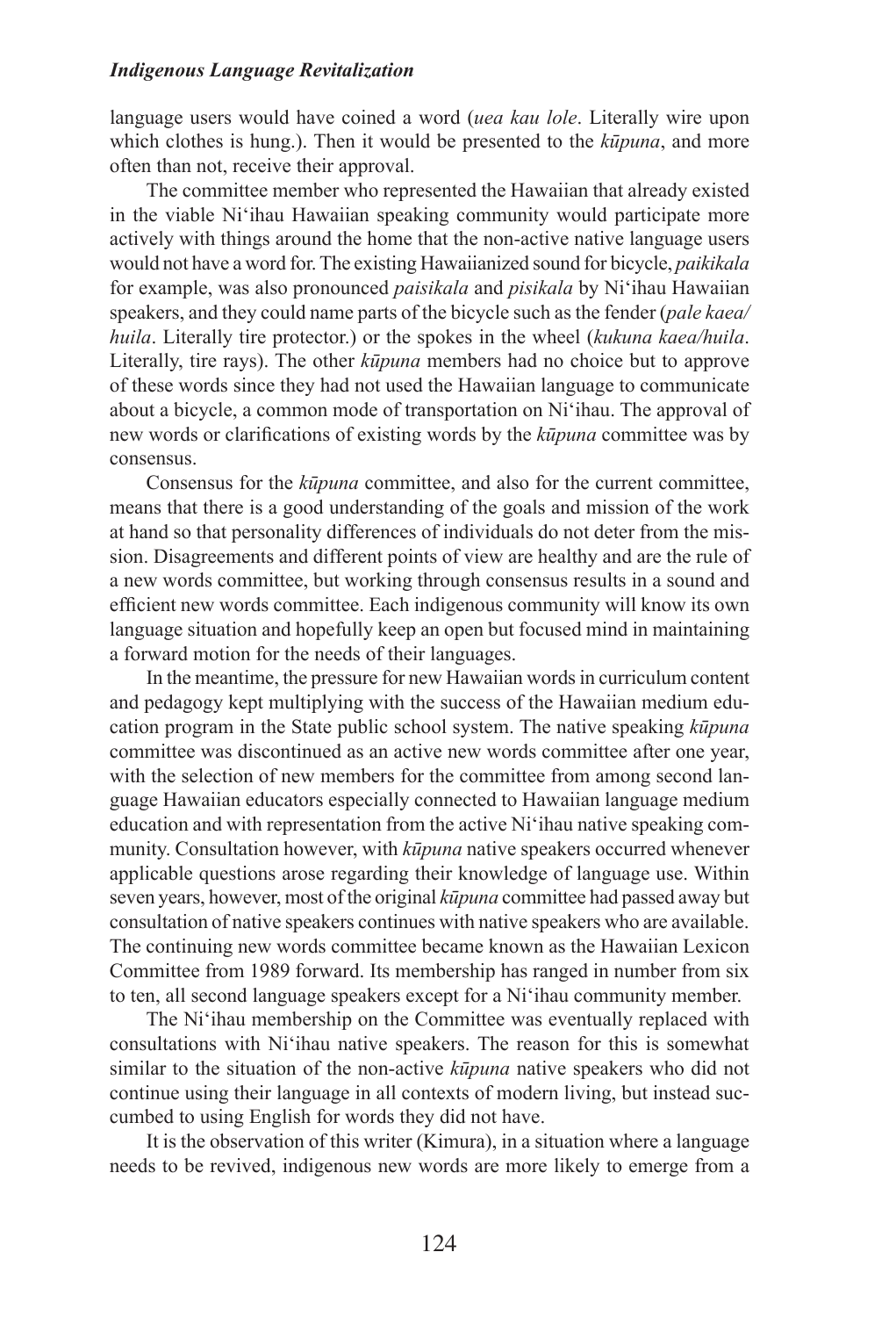more culturally and politically conscientious group of proactive second language indigenous speakers participating in a global society.

 Since 1988, the very isolated and only viable native Hawaiian speaking population of 250 people on Ni'ihau has decreased to less than 75 today (Ilei Beniamina, personal communication, 2008) owing to an economic diaspora caused by the unavailability of jobs on Ni'ihau. Most have migrated to the neighboring island of Kaua'i to seek a livelihood within the larger English-speaking world.Any new piece of information or item not introduced frst in their primary Hawaiian language is easily and often said in the dominant English language, commonly with a Hawaiian pronunciation.

Consulting with operative native speakers of Hawaiian such as active Ni'ihau speakers has been benefcial for some modern inventions that became a part of daily life on Ni'ihau before the transition to English. Such words include the term for a spark plug ('*ōpu'u ahi*. An object shaped like the bud of a fower that has a fre-like spark.), light bulb (*'ōpu'u kukui*. A bud shaped object that can be illuminated.) and diesel fuel ('*aila uliuli.* dark colored oil). Other more newly created Hawaiian words such as tire fender and bicycle tire spokes were already noted earlier. Also as mentioned, is the lack of current engagement on the part of Ni'ihau native speakers with the recent inventions, such as the technology dealing with computers introduced through, and overshadowed by, the English language.

 Many words have broad meanings in Hawaiian and a specifed meaning is determined via context and often with the assistance of an adjective, which follows what it modifes. *Mī'oi* for example is a general act of imposing oneself, but Ni'ihau native speakers have contextualized a meaning for it as for example in faking a hit in volleyball (*mī'oi wale*). The intensifer *wale* stresses the containment of the act (aggressive behavior) only within itself and no further. These observations in word coining on the part of active native Hawaiian speakers brings further understanding as to how broad meanings of words can be coined into more specifc current words. It demonstrates how Hawaiian words are created.

Knowing our language's history, grammar, pronunciation, spelling, social and political relevance as well as its formal and informal nuances, evolvement and current state of affairs is vital in the work of revitalization and the creation of new words. Serious second language learners, who have acquired their language well, generally have a great advantage of knowing how the language works through second language acquisition. This is generally not in the experience of native speakers. However, indigenous language medium education for both the native speaker and non-native speaker can provide a stronger knowledge of the workings and history of the aboriginal language as compared to learning it through a non-indigenous medium of education.

Correct dictionary spelling of Hawaiian words plays a crucial role in the maintenance of accurate Hawaiian pronunciation especially since the Hawaiian orthography is based on a phonetic alphabet and because the increasing numbers of second Hawaiian language learners depend heavily on the Hawaiian dictionary.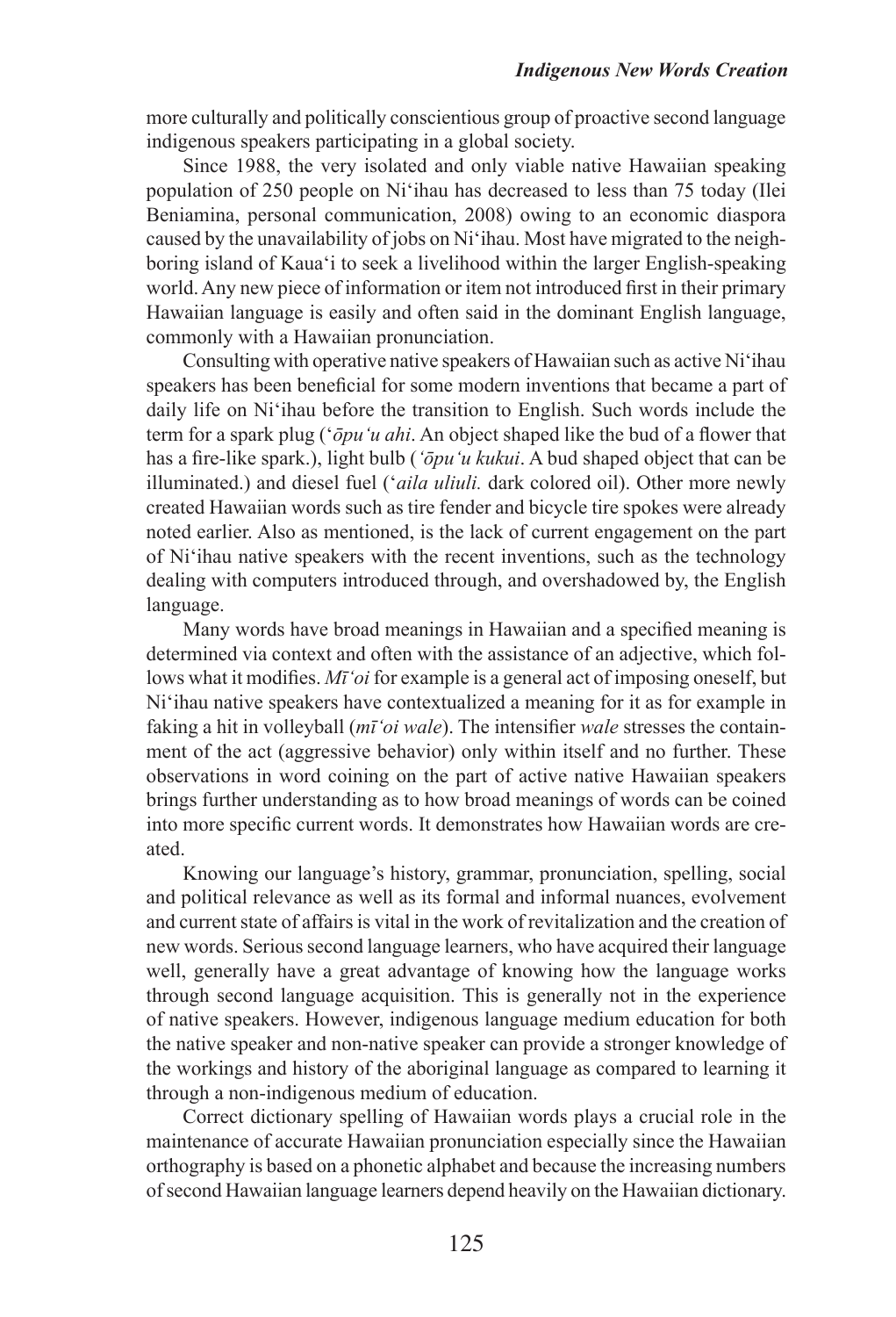Mispronunciation contributes to the deterioration of a correct language standard and can change the meaning of a word. Consultation with native oral speech is therefore another important objective of the Hawaiian Lexicon Committee, especially since inaccurate spelling changes have been noted over several printings of the most used Hawaiian dictionary.

## **An example of new word creation**

In order to provide an idea of how some Hawaiian words are created, the following is an example of a typical process the Hawaiian Lexicon Committee followed to create a new word for the word 'evolution.' First, the context of the word is determined for both its semantic and structural meaning. In Hawaiian, action takes precedence and therefore, though the noun form of the word (evolution) was the initial introduction of the word, the Committee is cognizant of creating a verb form, which can also be used as a noun. In looking at the meanings of the word 'evolve,' the Committee recognizes a variety of contextual meanings other than the biological meaning of 'evolve' such as the evolving of languages and airplanes. Sometimes it is the consideration of the other meaning that precedes in the coining of the original word request. In this particular example for 'evolve' the other meanings did not precede the process of dealing frst with the biological meaning and so taking up the other meanings subsequent to the biological meaning of 'evolution' was efficiently performed with minor revisions after the new word for Darwin's evolution was approved.

 Typically, after the Committee has clarifcation on the word it submits its analysis. For biological evolution, two major thoughts are expressed for consideration, one that it requires a good length of time and second that it involves genetics. *Ewe*, meaning family lineage, is almost immediately considered along with  $li'$ <sup>*uli*</sup> *u* for a long length of time. The Committee is familiar with traditional words that appear as the result of a combination of two or more words as an approach to produce another word. Take for example, *ulu*, to grow and *kau,* to place something. So the unexplained, miraculous acquiring of knowledge as a growth (of inspiration) that settles (placed) upon someone is a concept expressed in the word *ulukau*. Now the Committee wrestles with combining *ewe* and *li*'*uli*'*u* to produce the word for biological evolution. The verb *li*'*uli*'*u*, to pass a length of time, would be modifed with *ewe* (lineage) to describe the nature of this passing of a length of time. A committee member raises the suggestion that we select *liliu* from the related Polynesian Tongan language family in place of the Hawaiian *li*'*uli*'*u*, and *liliuewe* is out for its frst evaluative test, and the Committee gives its nod for the frst approval. The adapting of the Tongan word is not only because Hawaiian is in the same Polynesian language family, but also because it adds a twist to the Hawaiian to make the word more unique yet still palatable in Hawaiian. After this frst approval, the Committee will have a chance to give its second and fnal approval at the next meeting, generally within a span of two months. This time affords a fresh look at the newly coined word at the subsequent meeting.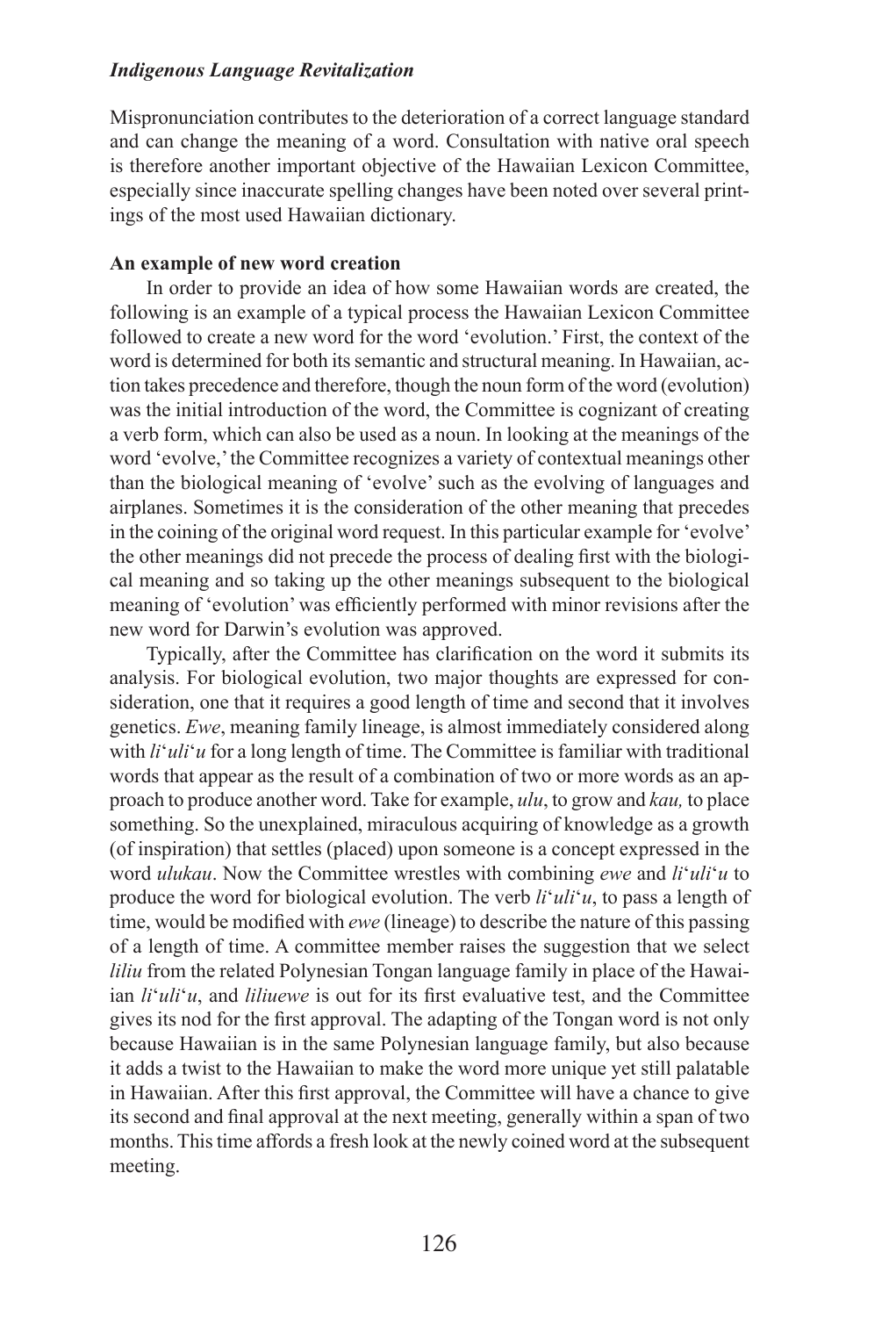With the creation of biological evolution fresh in the minds of the members, the Committee goes back to other meanings reviewed earlier in the clarifcation process for 'evolve' and considers the evolution of language and airplanes and replacesthe modifer *ewe* (lineage) with *loli* (change), to render *liliuloli* (progressive change that occurs over time) for the evolution of the Volkswagen car, for example.

The Committee then recognizes Hawai'i's unique geographic isolation and resulting ecosystem as comparable to Darwin's discoveries in the Galápagos Islands off South America. The Committee considers the biological term 'adaptive radiation'—a biological evolution pertaining to the diversifcation of an ancestral group of organisms into a variety of related forms specialized to ft different environments or ways of life, each often further diversifying into more specialized types (Merriam & Webster, 2008). Hawai'i has many examples of adaptive radiation and the adjective *ewe* in *liliuewe* is replaced with *welo,* a more specifc Hawaiian word meaning a hereditary trait, to create the word *liliuwelo* for adaptive radiation.

As a result of creating a word for biological evolution the Committee has also created words for evolve as in technological evolution, and for evolve as in adaptive radiation. The Committee utilized in part, several approaches for the creation of these new words. First the consideration of combing Hawaiian words (two) into one, and while shortening at least one of the words, the extension of the meaning of a word(s), and the use of a word from another Polynesian language. Please refer to Guidelines 6, 7, 8, and 9 of the Guidelines for Creating New Hawaiian Words in the Appendix of this paper.

After these words are approved for a second time at a subsequent meeting, then the words are ready to be dispersed to the public for use. Currently the new words of the Hawaiian Lexicon Committee are in the publication *Māmaka Kaiao* that is also online at [www.ulukau.org.](http://www.ulukau.org/) *Māmaka Kaiao* is searchable as an individual dictionary or in a combination of other existing Hawaiian dictionaries such as the most used dictionary, Hawaiian Dictionary, by Pūku'i and Elbert.

The primary users of the new words book *Māmaka Kaiao* are second language users who cannot fnd a word in the Hawaiian Dictionary. The number of Hawaiian speakers who know the language from a fair to high level of fuency is estimated to be around 10,000. From this estimated total, the number of active speakers of the language on a daily basis is approximately 3,000. Included in this figure of active speakers are the current student statistics (Hale Kuamo'o and Ka Haka 'Ula O Ke'elikōlani College of Hawaiian Language, 2008) for Hawaiian immersion ("immersion" from total to partial) and Hawaiian medium ("medium" meaning the sole language throughout the total school environment):

DOE Kaiapuni Hawai'i Hawaiian Language Immersion Program 1,811 students 126 Hawaiian immersion teachers 'Aha Pūnana Leo Hawaiian Medium Schools

211 students 64 Hawaiian medium teachers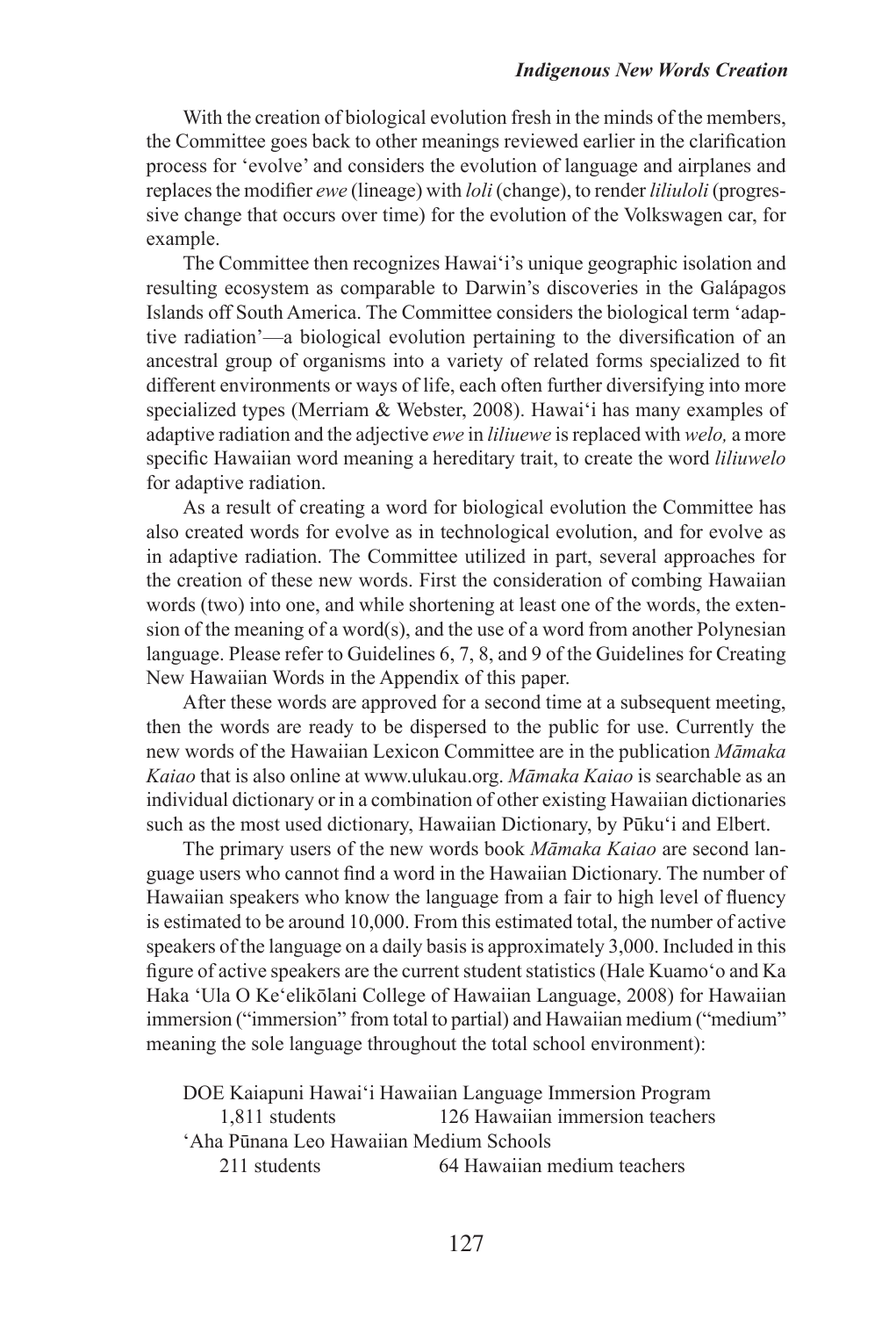This totals to 2,212 active student speakers of Hawaiian currently enrolled and 190 active speaking Hawaiian language teachers presently hired in Hawaiian language immersion and medium education. There are also active Hawaiian language users as administrators, tutors, substitute teachers, curriculum developers and parents attached to both the Hawaiian medium preschools and K-12 program. It is interesting to note that aside from the present Hawaiian language medium education statistics, the DOE schools have an enrollment of 3,800 students taking Hawaiian language as a subject. Also, at the College level, there are over 2,000 students enrolled in Hawaiian language courses with some at the graduate levels (Hale Kuamo'o and Ka Haka 'Ula O Ke'elikōlani College of Hawaiian Language, 2008.).

 The Hawaiian Lexicon Committee values these statistics because they represent an estimated count of the active users and learners of the Hawaiian language. They have the ultimate say on whether a new word is used or not and they bring a renewed hope for the life of the language.

## **The Alutiiq New Words Council**

The Kodiak New Words Council (NWC) is part of the wider Alutiiq Language revitalization effort on Kodiak Island. Like the language movement itself, the NWC is relatively new, and does not have the historical depth of the Hawaiian Lexicon Committee. However, the experiences of this new program, which is documenting the committee formation and word development process in action, will be useful for other Indigenous groups contemplating terminological development for their languages. Since the NWC cannot be understood out of context, a historical background is provided frst.

 The Alutiiq (traditionally known as Sugpiaq) homeland of coastal Southern Alaska stretches from the middle of the Alaska Peninsula, across Kodiak Island and the southern Kenai Peninsula to Prince William Sound. Some of our people still use "Aleut" as a self-designator, a term used during the Russian era for most Native groups of Southern Alaska, whether they were Unangan, Sugpiaq or Yup'ik. The term "Alutiiq" was frst noted during the Russian era as a way of saying *Aleuty* (Russian for "Aleuts") in our Native language (Leer, 2001). It came into use again in the 1970s and 1980s, while others preferred the traditional "Sugpiaq." Most people on Kodiak now call themselvesAlutiiq, while our people in other areas use Aleut, Alutiiq, or Sugpiaq. Our language is usually referred to as Alutiiq, Sugt'stun (lit., "like a person"), or Alutiitstun (lit. "like an Alutiiq"). Alutiiq is part of the "Esk-Aleut" language family, most closely related to Yup'ik (Krauss, 1982).

 There are two major dialects in the Alutiiq region. Koniag Alutiiq is spoken on the Alaska Peninsula and the Kodiak Archipelago. Chugach Alutiiq is spoken on the Kenai Peninsula eastward to Prince William Sound. Within these dialects there are sub-dialectical differences. On Kodiak, speakers identify a Northern or Afognak dialect, traditionally spoken in the villages of Karluk, Larsen Bay, Afognak/Port Lions, Ouzinkie, and Kodiak. The Southern dialect istraditionally spoken in Akhiok/Kaguyak and Old Harbor. There are even differences within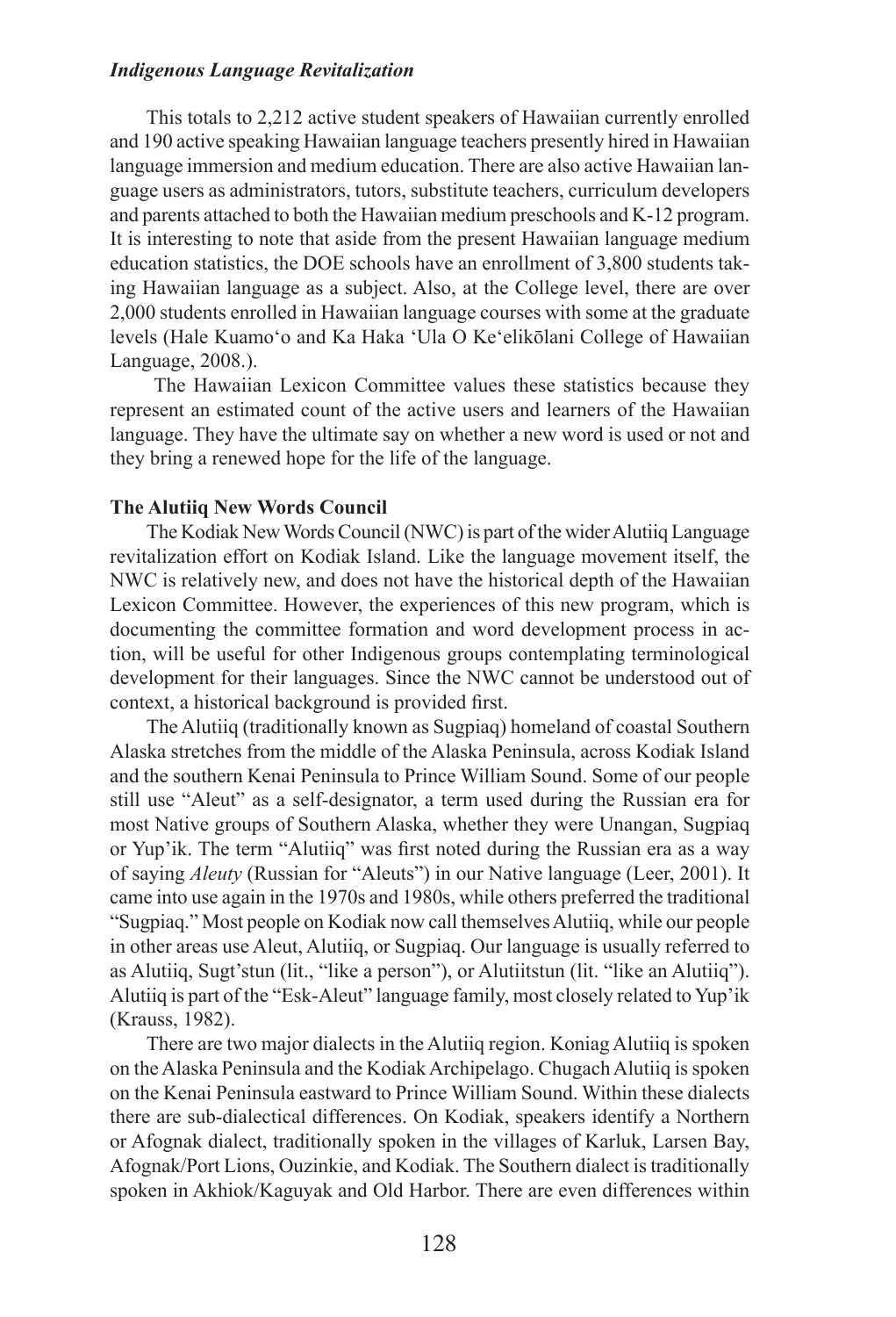the sub-dialects*,* and Elders can often fgure out a speaker's specifc village of origin based on their vocabulary or way of talking.

Alutiiq is traditionally an oral language, without an alphabetical form. Russian priests and Alutiiq students developed the first written form of Alutiiq in the early years of the nineteenth century. These scholars used the Cyrillic alphabet to represent Alutiiq sounds. Remaining texts from this period include the Lord's Prayer (1816), a catechism (1847), a primer (1848), and a Gospel of St. Matthew (1848). As Dr. Lydia Black laments in "Forgotten Literacy," although this form of written Alutiiq was used throughout the Alutiiq homeland, it quickly faded after Americanization (Black, 2001). The alphabet in use today was introduced in the 1970s and uses Roman characters.

The greatest number of "borrowed" words in Alutiiq are from Russian. These "Alutiicized" words exist in the hundreds (locals joke that to Alutiicize you just add a q on the end of a non-Native word). Household and everyday items that did not exist traditionally, such as fork*—wiiRkaaq* (vilka in Russian) cat*—kuskaaq* (koshka in Russian) and lamp*—laampaaq* (laampa in Russian) were all added during this period. Words containing an f or a Russian R (which is pronounced differently than the uvular Alutiiq r) can easily be identifed as having Russian origins, as these letters' sounds are introduced. While new sounds are often introduced in this way, sometimes the borrowing language will use the "most similar native sound" (Hock & Joseph, 2004, p. 209).

 It was during the frst 100 years of American rule that the Alutiiq language struggled the most. Although some villagers learned English on top of Alutiiq and Russian, negative pressure by mission and secular schools taught parents that the Native language would stigmatize their children. Fluent children learned that speaking Alutiiq could result in a ruler to the hand, a soapy rag in the mouth or other traumatizing punishments. Many children of trilingual parents grew up monolingual, speaking only English in an effort to survive in American society. Today people ask their parents and grandparents why they didn't pass down the gift of our heritage language. The bitter answer is that parents' love was manipulated by "English only" proponents, who claimed that Native language fuency was a detriment to success.

 It is interesting to note that there are relatively few "Alutiicized" English words in our language. Because the language was in such rapid decline, no "natural" methods of terminological development occurred. In fact, many words faded from the lexicon with the death of every fuent speaker. Fluent speakers report that they would typically substitute an English word without Alutiicization (N. Alokli, personal communication, 2008). Instead of developing words for new technologies of the  $20<sup>th</sup>$  Century, speakers code-switched into English to insert needed words: "*Radio kwarsgu*" "Turn on the Radio." Or, a speaker might create a word by describing it in the language. An alien from outer space might be described as a *suuruaq—*a "fake or unreal person." These words, while easily understood by other speakers by the context and description, were not typically adopted by other speakers due to the infrequency of Alutiiq language use. Individual speakers, isolated from each other in separate remote villages,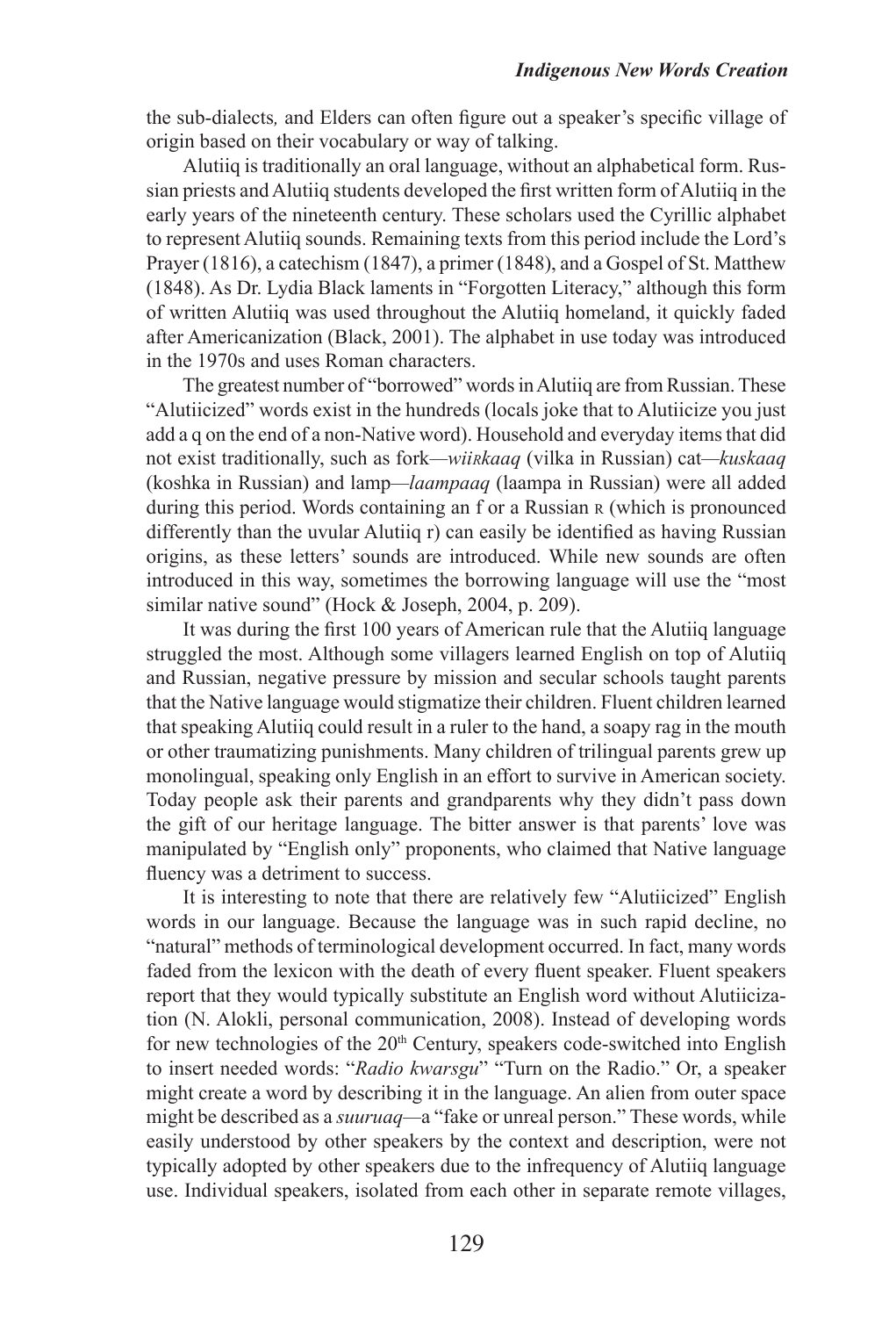did not have opportunities to share their neologisms through conversation, and new words remained with the individuals who created them.

It is unknown exactly how many Native speakers of Alutiiq are still living throughout the region. The *Native Peoples and Languages* map, produced in 1982, identifed 900 speakers (Krauss, 1982). In 1994, that number had dropped by half (Krauss, 1994). A local 2003 survey on Kodiak Island identifed only 45 semi or fully fuent speakers, and a few Elders on that list have already passed away. This survey, conducted by Shauna Hegna at the Alutiiq Museum, found that .03% ofAlutiiq people on theArchipelago could speak our Native language, and that the average age of speakers was 72 years (Hegna, 2004).

Because of the extreme rate at which our language is declining, various organizations are working together on Kodiak Island to document and revitalize our language. The *Qik'rtarmiut Alutiit* (Alutiiq People of the Island) Regional Language Advisory Committee (known as the "Qik Committee") was formed in 2003, with representatives from area tribal councils, non-profits, and educational organizations. In partnership with these local organizations, the Alutiiq Museum received funding from the Administration for Native Americans (ANA) in 2004 for a 3-year Master-Apprentice language revitalization project that also included outreach education and curriculum development. This has been complemented by a handful of other small grant projects focused on materials development.

 It was during theANAproject implementation that people began discussing the need for new words. For the first time ever in significant numbers, Elders<sup>1</sup> were visiting local classrooms, guiding semi-fuent Apprentices with Alutiiq language lessons. Children asked for the Alutiiq words of items in the classroom, and many times Elders would have no answer, or have to make up a word on the spot. As language-learning materials were developed, elders and program staff grew uncomfortable putting these hastily created words on paper, without having agreement from other Alutiiq speakers. The Qik Committee discussed how new words creation would be an appropriate objective of the next major language program project at the Alutiiq Museum.

In 2007 the Museum received a three-year Documenting Endangered Languages grant from the National Science Foundation. This project includes feld research conducted by semi-fuent former Apprentices, a web portal to share audio and video clips and transcriptions and the New Words Council. The intended coverage area of this project includes all of the Alutiiq communities on Kodiak Island, although recent communications with other areas may increase possibilities for region-wide collaboration.

 Former Apprentices from the ANA project (who still identify themselves as Apprentices after the end of the formal project) are an important part of the effort, as they comprise a group of intermediate-fuency second language speakers who did not exist only a few years ago. Seven former Apprentices continue their involvement in the new project in an effort to maintain and enhance their language skills in combination with other ongoing and planned projects.

 The New Words Council (NWC) is only signifcant as a part of the wider Alutiiq language movement. It is agreed by community stakeholders that no one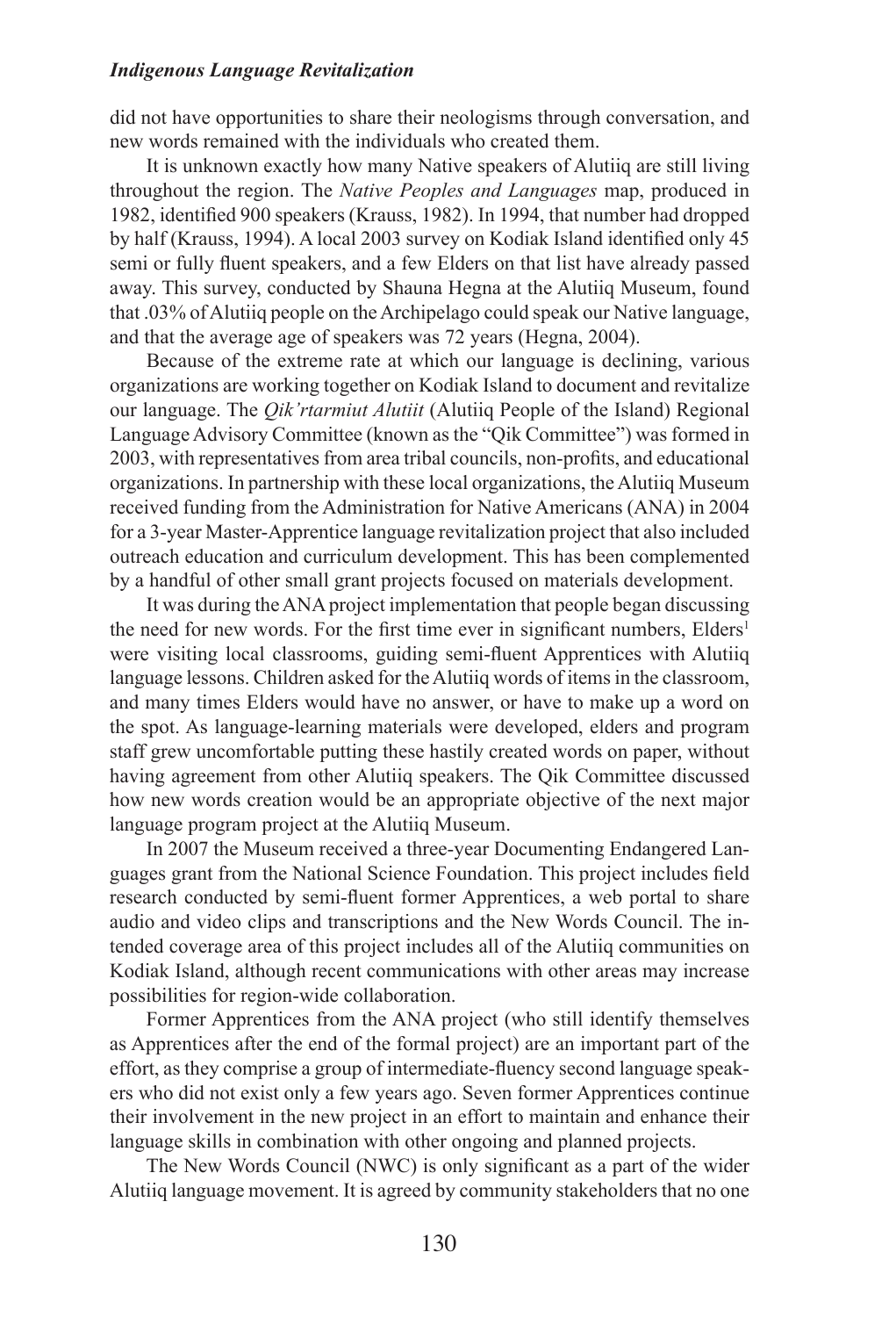project will be the key to turning back the tide of language loss, but that numerous coordinated activities will have the greatest effect. Creating new words for the Alutiiq language will not be useful unless there are people to speak it. It is hoped that current efforts will make the language more useful to the current community of fuent and semi-fuent speakers by extending the arenas where the language can be spoken. As youth and children are taught to speak Alutiiq in the coming years, there will be words for things that are important to them and part of their daily lives.

 The initial training for NWC members was in September of 2007. Participants from Kodiak's outlying villages flew in for the two-day training, and Larry Kimura, original member of the Hawaiian Lexicon Committee was invited as a guest-trainer. Members of the Kodiak program had met Mr. Kimura in a visit to the Hawaiian programs in 2003. While the purpose of that visit was to see the immersion schools, the existence of the Hawaiian Lexicon committee was recalled when the Kodiak NWC was being planned. Mr. Kimura presented on the history of the Hawaiian committee and instructed on possible techniques of new word creation.

The council is made up only of fluent Alutiiq speakers. This was a conscious decision because there are no second language speakers yet who know the language fuently enough to authoritatively develop new terms without assistance. Like the Hawaiian committee which eventually became comprised of secondlanguage speakers, we know that this may become an eventuality for our group, but it would not be considered a legitimate action at this point. Semi-fuent speakers act as associate members on the Alutiiq NWC. Their role is to set up meetings, keep discussion moving, and learn from the Council members. If the day comes where they are asked to join the council, the experience of "sitting in" will provide a background on the unspoken rules used to develop words and gain consensus in Alutiiq word creation.

Associate members do play an important role in the selection of new terms. They provide suggestions on the agenda for the fuent members, so that they are not presented with nothing to work with. While the suggested words are rarely approved exactly as they were presented, they provide a basis for discussion. Those who suggest words learn from the discussion more appropriate ways of creating words, and are able to suggest more appropriate choices the next time. This aspect of semi-fuent participation in the council was suggested by Larry Kimura, who reminded participants that many needed "new words" are outside of the Elders frame of reference. Asking them to develop new words for a computer's hard drive or software without providing any groundwork could be stressful and counterproductive.

 Meetings are organized by project staff at the Alutiiq Museum. They are held approximately once per month for four hours, and Elders receive a modest stipend for their participation. Members gather in a conference room that is set up for audio conferencing, and has a white board for writing up word options (the writing is done by Apprentices, as few Elders are comfortably literate). The audio conference option for members residing outside of Kodiak is rarely used,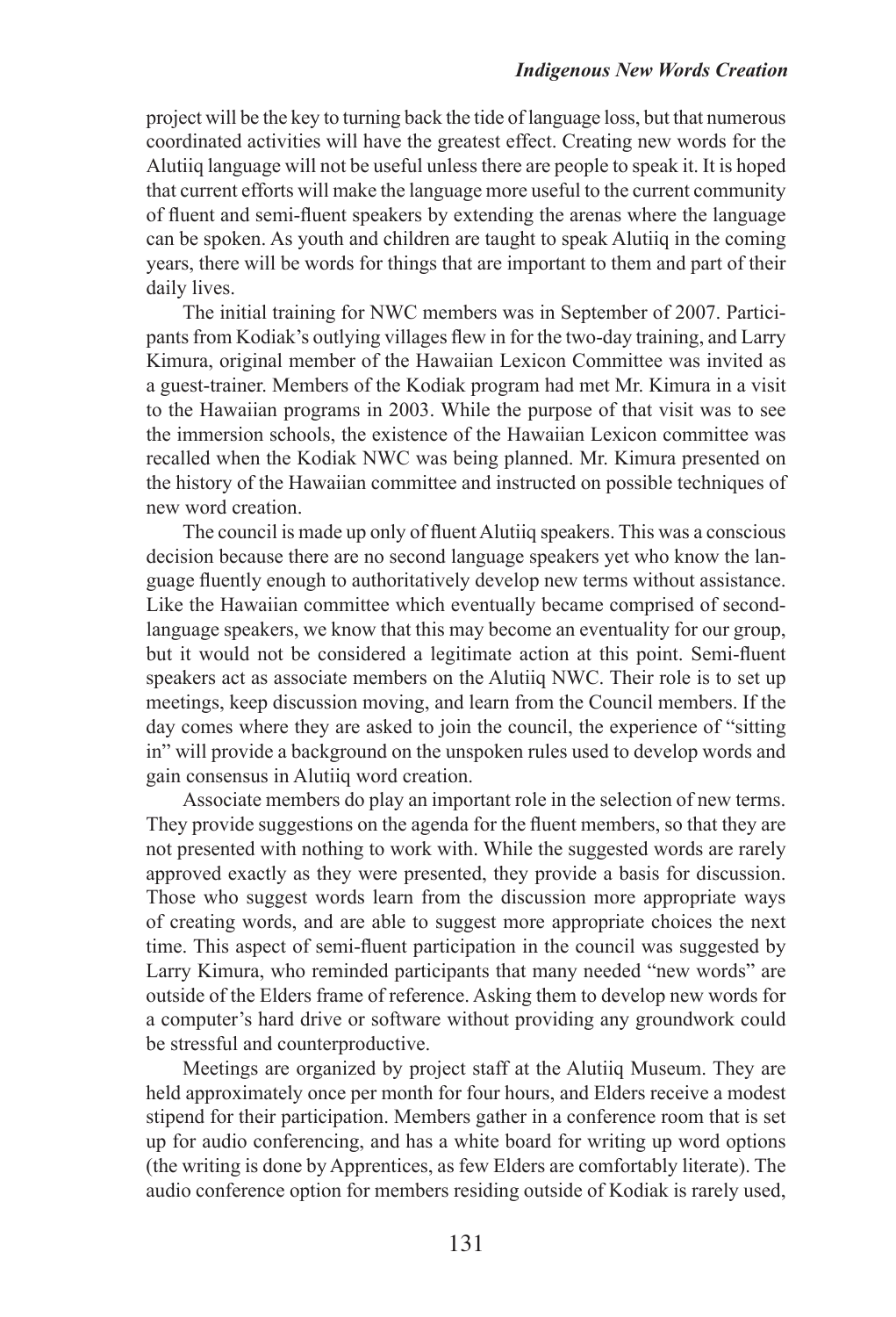and the museum has decided to fy interested Elders in to Kodiak for future meetings. It is possible that technological aspects of the teleconference system, along with the length of meetings has made this option undesirable. Face-to-face interactions are preferred by Elders when interacting in and about the language. Subtle aspects of consensus building–like one person's conspicuous silence or a look towards a more fuent speaker–can be missed over the phone.

The process for the council has a number of steps. Needed words are proposed by anyone interested, and potential options are put forth by second-language speakers or Elders they have consulted with. Elders receive an agenda with the list of needed words, proposed choices, and their literal translations about week before each meeting so that they can have time to consider options. At the meeting, the word will be deliberated until consensus is reached. If consensus is not reached, the minority will either acquiesce to the majority, or the discussion will continue. In only one case so far have the Elders decided to vote, and in that case the vote was nearly 50/50, so the members decided to keep both words.

 The agenda is divided into three sections: Upcoming Words, In Discussion, and Approved Words. When the council approves a word for the frst time, it is certifed during the following meeting. If the council would like to discuss other options for that word rather than re-approve it, it is returned to discussion. If the word is certifed, it is added to the master new words list. This list will be posted to the museum's web site, and published in print form at the end of the project.

A discussion by the group at the initial training was the types of words that were needed. The developed list would help guide the NWC in what categories to focus on. This list included communications, electronics and other technologies, as well as the classroom setting and other needed words for everyday situations. In practice, the council has also discussed words that already exist. One such word, *usuq'aq*, a verb meaning "to get worn out" (usually used with clothing, but also used with people) was brought to the NWC by an Elder who remembered it, but wanted to have the other Elders confrm that it was a word they also remember.

There are many potential techniques for new word creation, which vary in their applicability to different languages and needs. Nativization, a form of borrowing, has already been discussed, and while it has a history with the Alutiiq language through Russian, it was deemed to be generally undesirable by the committee unless the borrowing was from a related dialect or language. Perhaps the opposite choice would be coinage, in which the word is developed completely in the language. A type of coinage is the extension of a new meaning to an old or obsolete word, or the adding of additional defnitions to an existing word (Hock & Joseph, 1996). Two words can be put together to form a compound word, just as prefxes or suffxes can be added to a root word (Kōmike Hua'ōlelo Hou, 2003). Coinages can also involve reductions, acronyms, or abbreviations such as with phone for telephone, and TV for television (Hock & Joseph, 1996).

A technique where the meaning of each word or morpheme is borrowed is a calque, a loan translation. An example of this type of word creation would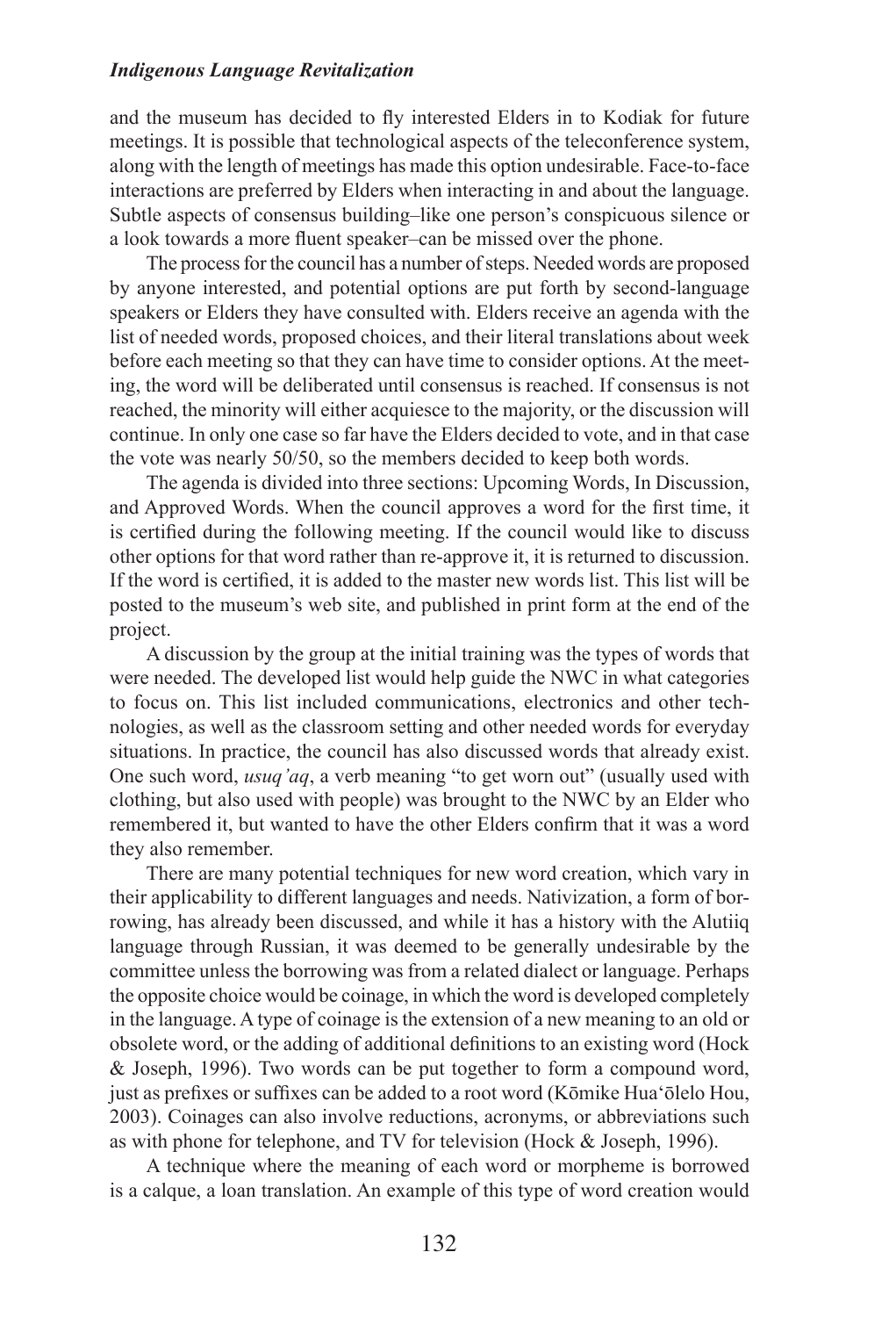#### *Indigenous New Words Creation*

be translating English *sky* and *scraper* into another language to make a word for skyscraper. An often-used Indigenous method is to describe the item in the language, based on its function, sound, or appearance (Kōmike Hua'ōlelo Hou, 2003). The limitation to this technique is that these "words" can be several words, or one very long word. The most often used technique in the Alutiiq is to add one or more suffx to an already recognized root word. Most often, however, it is a combination of more than one technique.

In the initial training workshop for the NWC, members developed a list of potential word creation techniques and a hierarchy of sources from which words could be borrowed. Starting with the closest language neighbor, the frst choice for "borrowing" was Chugach Alutiiq, followed by Cup'ik, Yup'ik, Inupiaq or Siberian Yup'ik, and other Indigenous languages. Following the Hawaiian example, the council suggested borrowing from the indigenous languages in the lands local to the animals or objects being named. Other techniques identifed included the use of suffxes, describing the sound made by an object or animal, research of historically used terms, reduplication (doubling of word sounds for emphasis), and creative or *humorous* constructions.

The word for the largest city in Alaska, Anchorage is a calque. The NWC used a recognized root and a common suffx to form the Alutiiq name *Kicarwik*. An "anchorage" in English is a place to anchor a boat, so the Alutiiq word for the city literally means "place to anchor." *Kicar*- is the verb root for "to anchor." The suffx –*wik* means "place to [verb]."

The word for moose, *tunturpak*, could be considered a nativization of another Alutiiq dialect's term—*tuntuwaq* (J. Leer, personal communication, 2007). A *tuntuq* is a deer, and the *–wak* suffx of the borrowed word in the Alaska Peninsula dialect of Alutiiq is a nearly-obsolete suffx meaning "big [noun]." The Kodiak Elders did not recognize the –*wak* suffx, so they decided to use a more recognized suffx (-*pak*) with the same meaning, forming the word *tunturpak*. One issue that the Elders faced in the same meeting is that when words are created in this way, there may be more than one potential English meaning. When the NWC looked next for a word for elk, "big deer" was already taken, so instead they chose *cirunertuliq*, which means "one with the big horns/antlers." There could also be other animals with big horns, but when the council has ratifed a word for an item, it is considered "taken." If a longhorn cow ever appears on the new words agenda, the council will avoid using a word already assigned elsewhere.

 Some word choices also show a bit of humor or social awareness of the Elders on the council. The word for credit card, *akilngum kaarta* means "the debter's card." The word chosen for a moving walkway (like in an airport), *kwingcarait'sqaq,* translates to "the thing where you don't need to walk." The humor felt by the elders in creating this word does not translate, but many laughed about such a modern and laziness-inducing contraption. In contrast, the word for television, which some second language learners privately hoped would contain a social critique, was simply *ulutegwik* (*uluteg*- "to look" + -*wik* "place to [verb]") or "place to look."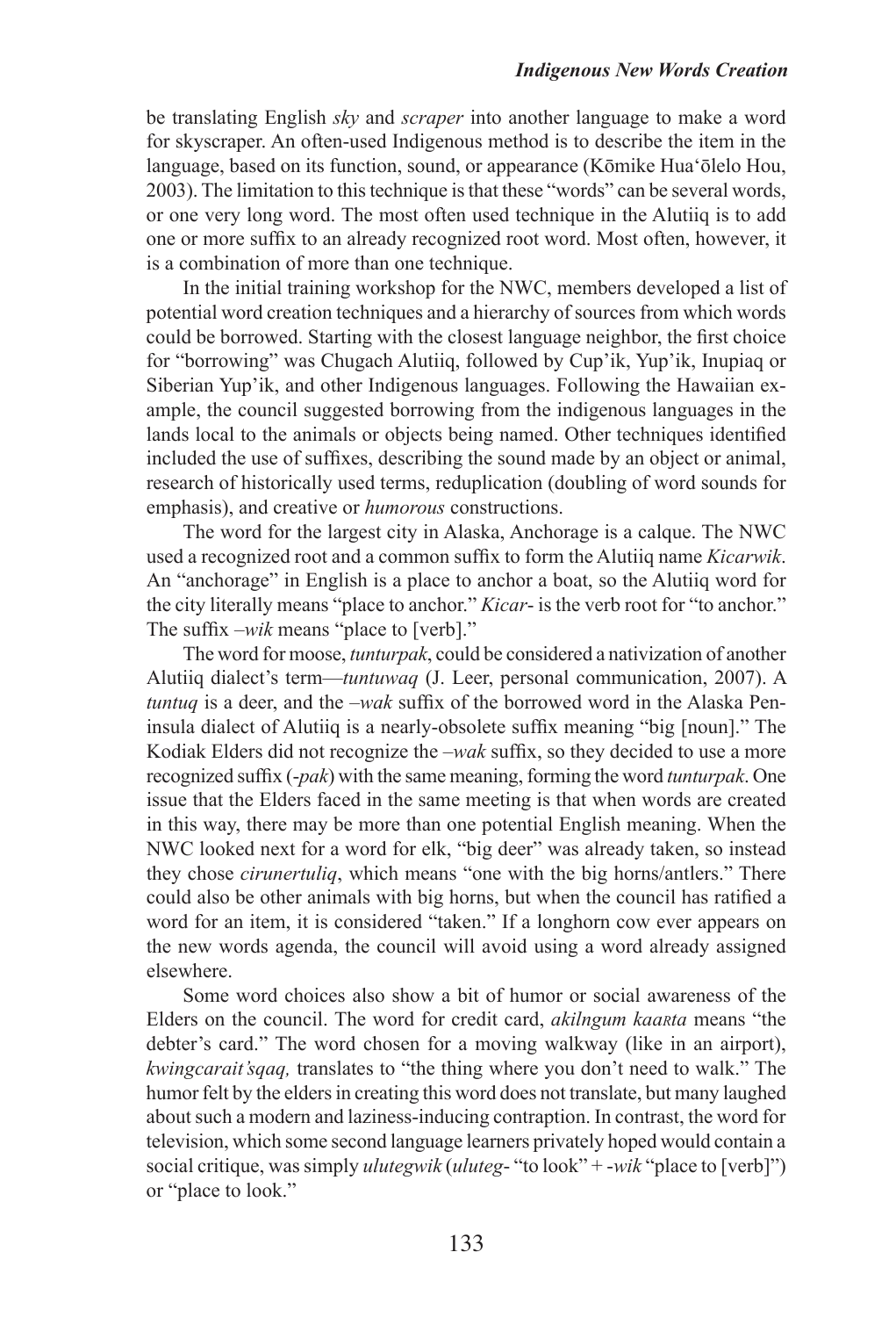The differences between villages and sub-dialects are not major from a linguistic standpoint, but are of utmost importance to Alutiiq people, as speakers' identities are tied to village and family connections. For this reason, all language revitalization efforts and materials development in Alutiiq take variation into account. Thus far, it has not been a contentious issue for the NWC. The Elders have discussed the differences in dialect, but have not made these differences an issue. They leave variations up to the speaker, and are comfortable in having more than one word for an item, or more than one meaning for a single word.

In the initial training, members were asked what expectations they have for the New Words Council. In addition to simply creating new words for the language, the participants showed an awareness of the council's role as more than its basic stated function. They listed community education, spelling standardization, and an increase in the status of the language and of the fluent speakers. They also felt that the NWC might be an opportunity for collaboration and intergenerational cooperation. These responses show that the NWC on Kodiak is expected to fulfill more than its simple functional role. As the project progresses, it will be seen if the NWC fulflls these additional roles ascribed to it by community members and participants.

While it is too early to know, those involved as members and observers of the NWC hope that it will be a useful project to create needed new words in the Alutiiq language. It is likely that the social importance of the council will be great, for the Alutiiq language revitalization movement is small and new, and the NWC is a highly visible. The primary goal of the Alutiiq language movement is to create new speakers, but this effort, and the documentation of it, will be an important component over the course of the project. Upon conclusion of grant funding in 2010, the Kodiak NWC will need to decide if the effort was a successful, but short-term endeavor, or if the NWC will become an institution like the Hawaiian Lexicon Committee.

The NWC on Kodiak is part of the wider Alutiiq Language revitalization movement. The language movement is part of a wider-still cultural resurgence that has been occurring on Kodiak since the late 1980s (Crowell, 2004; Crowell, Steffian & Pullar, 2001). The Alutiiq people of Kodiak Island are exerting greater self-determination over their cultural resources, community life, research projects, arts, and language. As our language was intentionally taken from us, we must now intentionally act to bring it back. New words creation is one strategy in a concerted effort to bring back Alutiiq into a living context.

#### **Note**

1 In this section the term Elder implies also fuent speaker, but it should be noted that there are many Elders in Kodiak who do not speak the language.

## **References**

Black, L. (2001). Forgotten literacy. InA.L. Crowell,A.F. Steffan & G.L. Pullar (eds.), *Looking both ways: Heritage and identity of the Alutiiq people* (pp. 60-61). Fairbanks, AK: University of Alaska Press.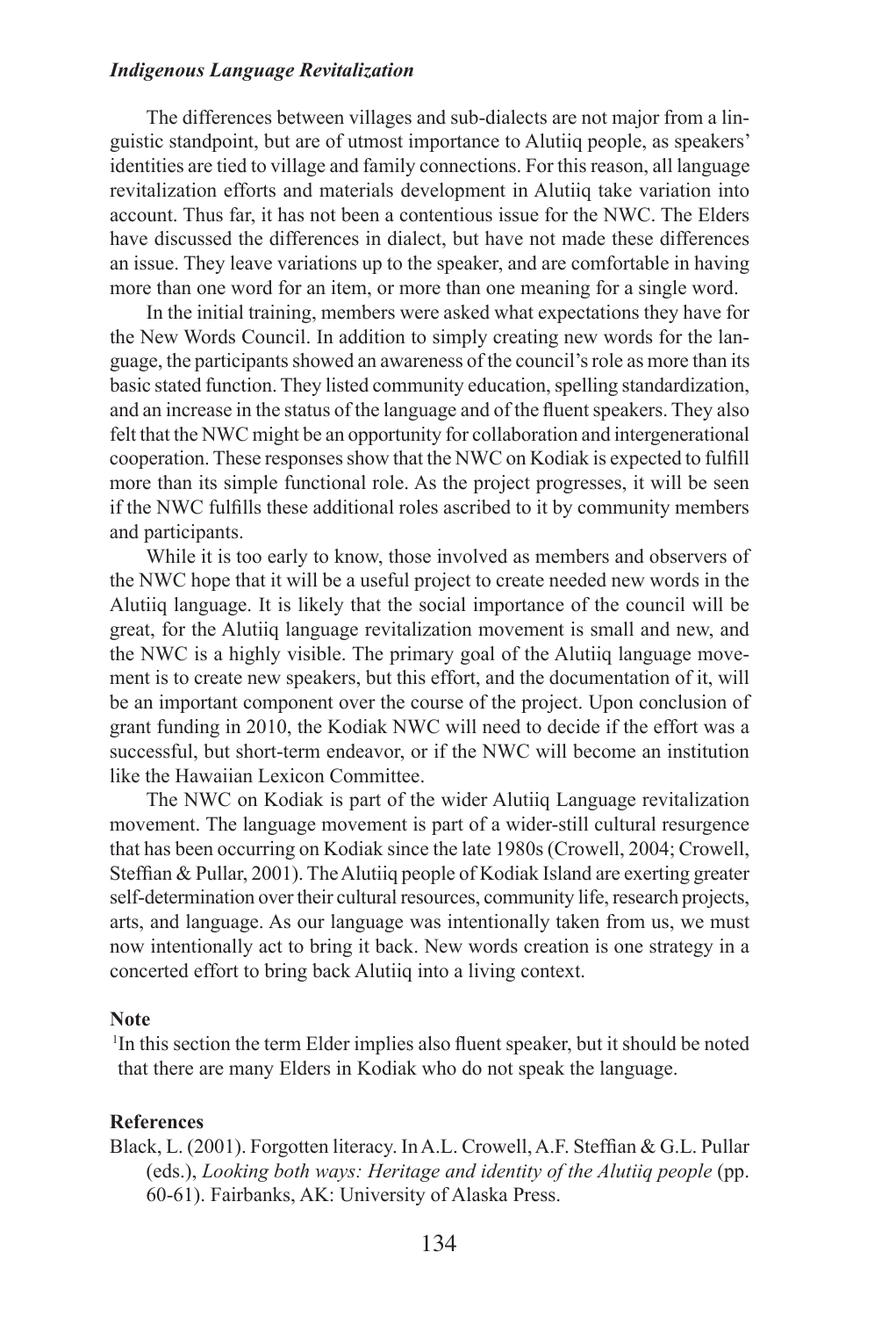- Crowell, A.L. (2004). Terms of engagement: The collaborative representation of Alutiiq identity. *Études/Inuit/Studies*, *28*(1), 9-35.
- Crowell, A., A. Steffan & G. Pullar. (2001). *Looking both ways: Heritage and identity of the Alutiiq people.* Fairbanks, AK: University of Alaska Press.
- Hale Kuamo'o, Hawaiian Language Center, University of Hawai'i at Hilo.
- Hegna (2004). *Yugnet Ang'alluki—To keep the words.* Kodiak, AK: Alutiq Heritage Foundation.
- Hock, H., & B.Joseph. (1996). *Language history, language change, and language relationship: An introduction to historical and comparative linguistics*. New York, NY: Walter de Greuter.
- Joesting, E. (1987 [1984]). *Kaua'i: The separate kingdom.* Honolulu, HI: University of Hawai'i Press.
- Ka Haka 'Ula O Ke'elikōlani College of Hawaiian Language, University of Hawai'i at Hilo.
- Kōmike Hua'ōlelo Hou. (2003). *Māmaka kaiao*. Honolulu, HI: University of Hawai'i Press.
- Krauss, M. (1982) Native peoples and languages of Alaska (map). Fairbanks, AK: Alaska Native Language Center, University of Alaska.
- Krauss, M. (1994). Many tongues, ancient tales. In W.W. Fitzhugh & A. Crowell (eds.),*Crossroads of continents*(pp. 144-150).Washington, DC: Smithsonian Institution Press.
- Leer, J. (1978). *A conversational dictionary of Kodiak Alutiiq*. Fairbanks, AK: Alaska Native Language Center
- Leer, J. (1990). Classroom grammar of Kodiak Alutiiq, Kodiak Island Dialect. Fairbanks, AK: Alaska Native Language Center.
- Leer, J. (2001). The Alutiiq language. In A.L. Crowell, A.F. Steffan & G.L. Pullar (eds.), *Looking both ways: Heritage and identity of the Alutiiq people***.**  Fairbanks, AK: University of Alaska Press.
- Merriam & Webster, (2008). *Online dictionary and thesaurus*. [http://www.](http://www.merriam-webster.com/) [merriam-webster.com/](http://www.merriam-webster.com/)
- Pūku'i, M., & S. Elbert. (1986 [1957]). *Hawaiian dictionary* (Revised & enlarged ed.). Honolulu, HI: University of Hawai'i Press.
- Pullar, G. (1994). The Qikertarmiut and the scientist: Fifty years of clashing world views. In T. Bray & T. Killion (eds.), *Reckoning with the dead: The Larsen Bay repatriation and the Smithsonian Institution* (pp. 15-25). Washington, DC: Smithsonian Institution Press.
- Wilson, W.H., & K. Kamanā. (2001). Mai Loko Mai O Ka 'I'ini: Proceeding from a dream. In L. Hinton & K. Hale (eds.), *The green book of language revitalization in practice* (pp. 147-178). San Diego, CA: *Academic Press.*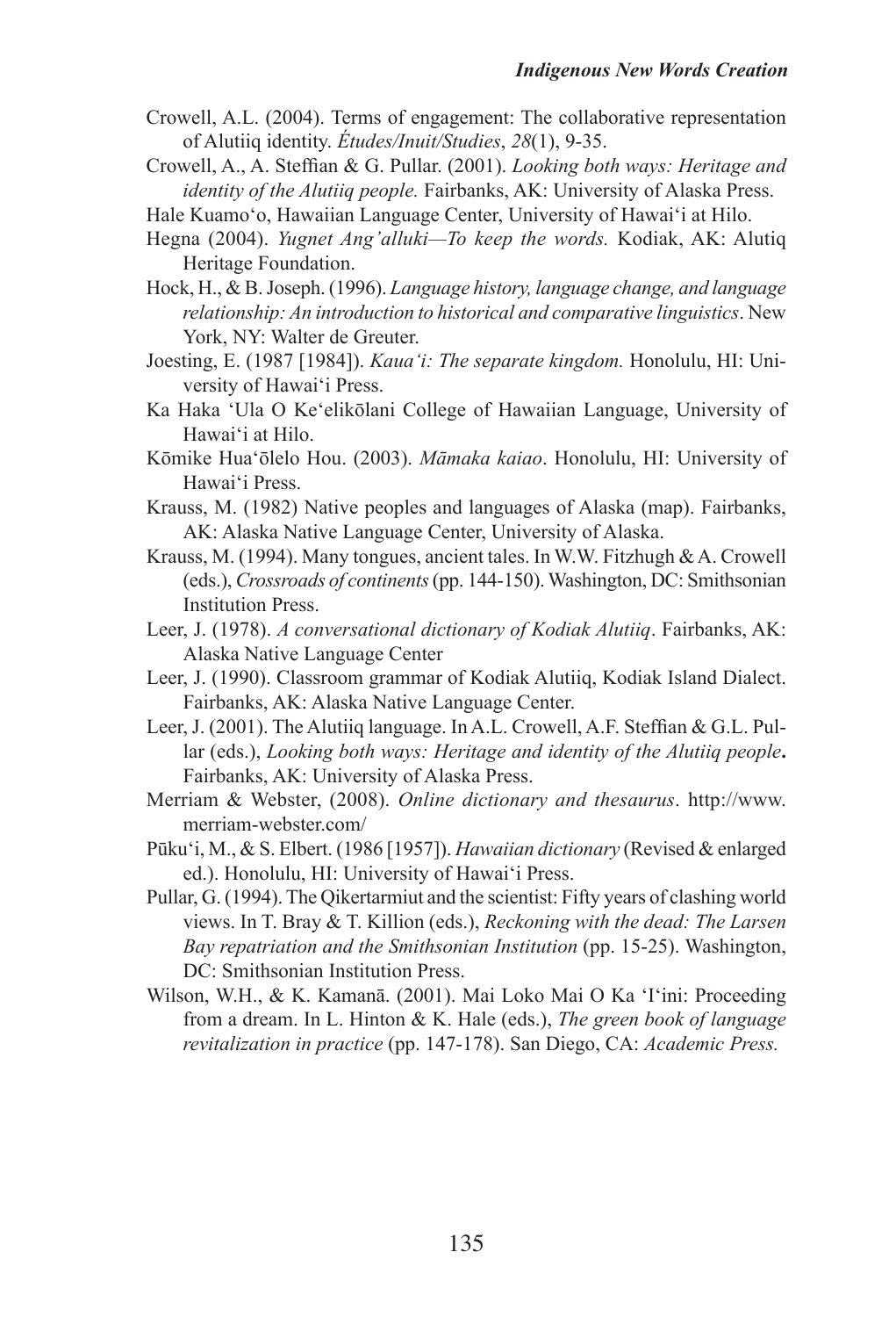## **Appendix**

 This appendix is taken from the 2003 publication of *Māmaka Kaiao* and was used as a handout for the 2008 SILS breakout panel on *Indigenous New Words Creation: Perspectives from Alaska and Hawai'i.*

## **The words**

Living languages throughout the world are in a state of constant change and growth, and so it is with the Hawaiian language. Therefore, in order to provide assistance to all Hawaiian-language speakers in this new era, *Māmaka Kaiao* is once again being printed to serve as a companion to the *Hawaiian Dictionary* by Pūku'i and Elbert.

For Hawaiian-language students, one dictionary is no longer sufficient because these two volumes serve different purposes. The *Hawaiian Dictionary* provides invaluable information about Hawaiian vocabulary from the earliest days of recording the language up to the 1980s, but it is the task of *Māmaka Kaiao* to make available to the general public the new vocabulary that is being created by the Hawaiian Lexicon Committee.

Members of the Lexicon Committee generally meet from four to six times each year to discuss new vocabulary for the Hawaiian language. Most of the words that are brought up for discussion are words which are not found in the *Hawaiian Dictionary* but are needed when writing or translating a lesson, a story or article, a book, or any other document in the Hawaiian language.

Because today's educational curricula involve many new concepts which lack equivalent Hawaiian terms in the *Hawaiian Dictionary,* development of the Hawaiian-immersion curriculum has resulted in the emergence of many new terms related to new felds of knowledge. The creators or translators of educational materials are generally the ones who bring the new words they have created before the Committee for discussion, approval, and dissemination.

 If a particular vocabulary list concerns a subject which requires the knowledge of an expert in the feld, such experts are invited to the meeting. If sufficient information is available in dictionaries or other resource materials, or is within the scope of knowledge of members of the Committee, then these resources are utilized so that the concept or meaning of the terms will be clearly understood before decisions are made concerning what Hawaiian word or term is most suitable.

Listed next are guidelines which are commonly used by the Committee to create the new words which are included in *Māmaka Kaiao.* Although the creation of new words is not limited to these guidelines, they do describe how most of the new words have been created.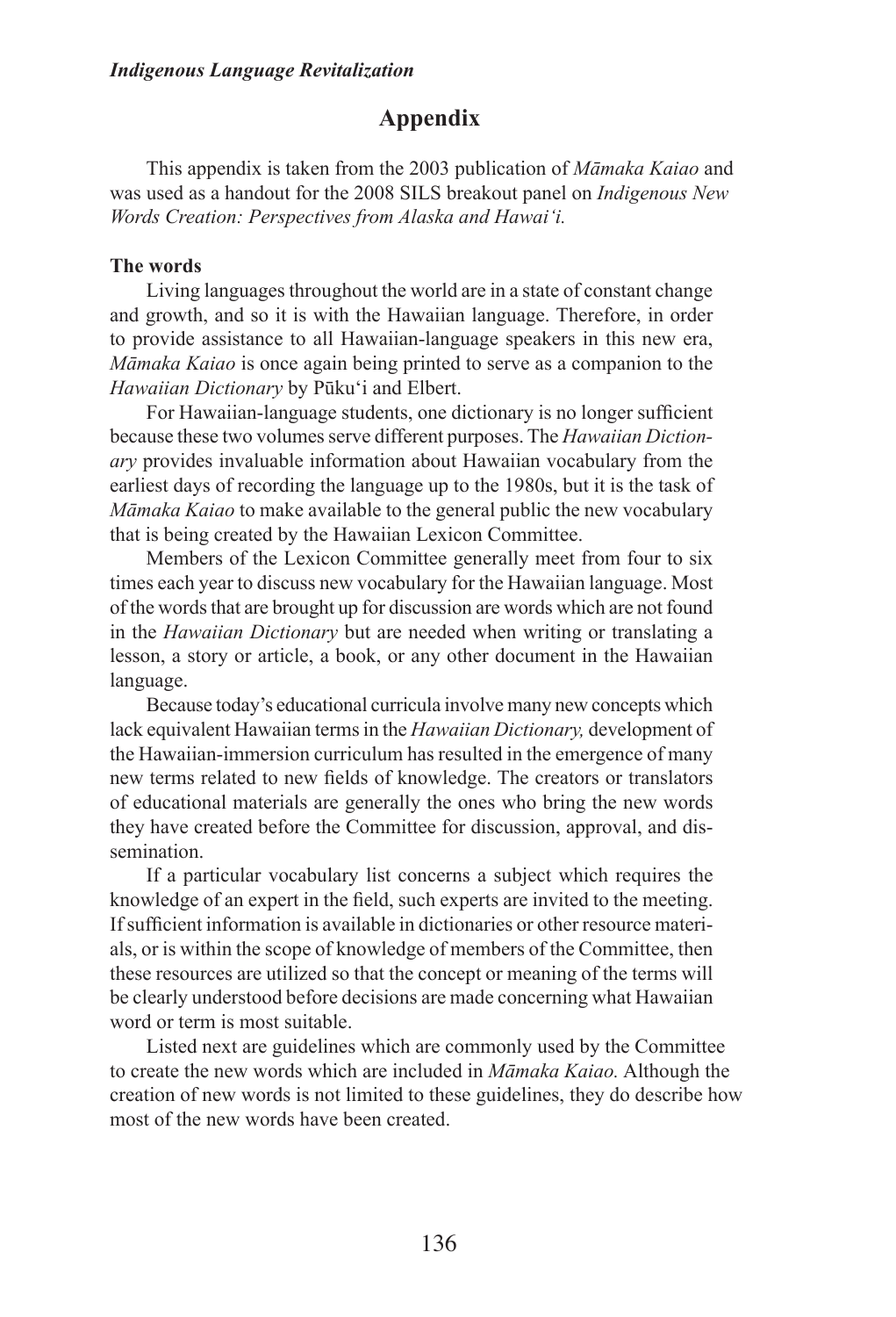## **Present guidelines for creating new Hawaiian words**

- 1. Make minor changes to a word which already appears in the dictionary. The most common changes are to either insert or delete a *kahakō* (macron to make a long vowel)*,* or to join or separate parts of a word or term. A *kahakō* has been added to words like *hāpaina* (carrier) and *kāka'ikahi* (few), while terms like *a pau* (all) and *me he* (as if) have been written as two words instead of one.
- 2. Record a word which is used by native speakers but is not found in the dictionary, or one which appears in the dictionary but is used by native speakers with a meaning which is different from that listed in the dictionary. Words like *ho'ohūpō* (feign ignorance), *kāka'ahi* (deal, as cards), and *'ālo'ahia* (stress) have been used by native speakers but are not found in the dictionary, while the words *huka* (zipper), *maka'aha* (screen), and *nemonemo* (bald, as a tire) appear in the dictionary but without the particular meanings used by native speakers being included.
- 3. Use reduplication of an existing word in order to alter or extend the meaning. This is a common practice in Hawaiian vocabulary development and has been done to create words like *ūlialia* (coincidence) from *ulia, hohoki* (neutral) from *hoki,* and *monamona* (dessert) from frst shortening *momona* and then expanding it through reduplication.
- 4. Add either a prefx or a suffx to an existing word. This, too, is a common way of forming new words in Hawaiian, and traditional affxes have been used by the Committee as well as new ones created to fll specifc needs. In order to create a word which means "concentrated," the traditional suffix -hia was added to the word *pa'apū,* and then, in order to arrive at the meaning "to concentrate, make less dilute," the traditional prefx *ho'o-* was added to form the word *ho'opa'apūhia.* The traditional suffx *-na* has also been used to change verbs to nouns, such as adding it to *pāku'i* (append) to form the word *pāku'ina* (affx, in grammar), and to *koi* (require) to form the word *koina*  (requirement). The word *kālai* (intellectual policy) has been transformed into a prefx meaning "-ology, the scientifc study of." With this meaning, it has been used to form new words such as *kālaiaopaku* (physical science) and *kālaianiau* (climatology).
- 5. Explain the meaning of a word or term by using Hawaiian words. This guideline has been used rather extensively because when the "new" term is encountered by a speaker of Hawaiian, its meaning should be rather easily grasped even if the reader or listener is not familiar with the English word or term. The following are some terms which have been created using this guideline: *ala mōlehu* (crepuscular), *uila māhu pele* (geothermal electricity), *kuhihewa o ka maka* (optical illusion), and *'ōlelo kuhi lima 'Amelika*  (American Sign Language).
- 6. Combine Hawaiian words to create a new word. This guideline is somewhat similar to the previous one with the main difference being that the meaning will probably not be immediately apparent to a speaker of Hawaiian because it may not be obvious even when recognizing the separate parts of the word.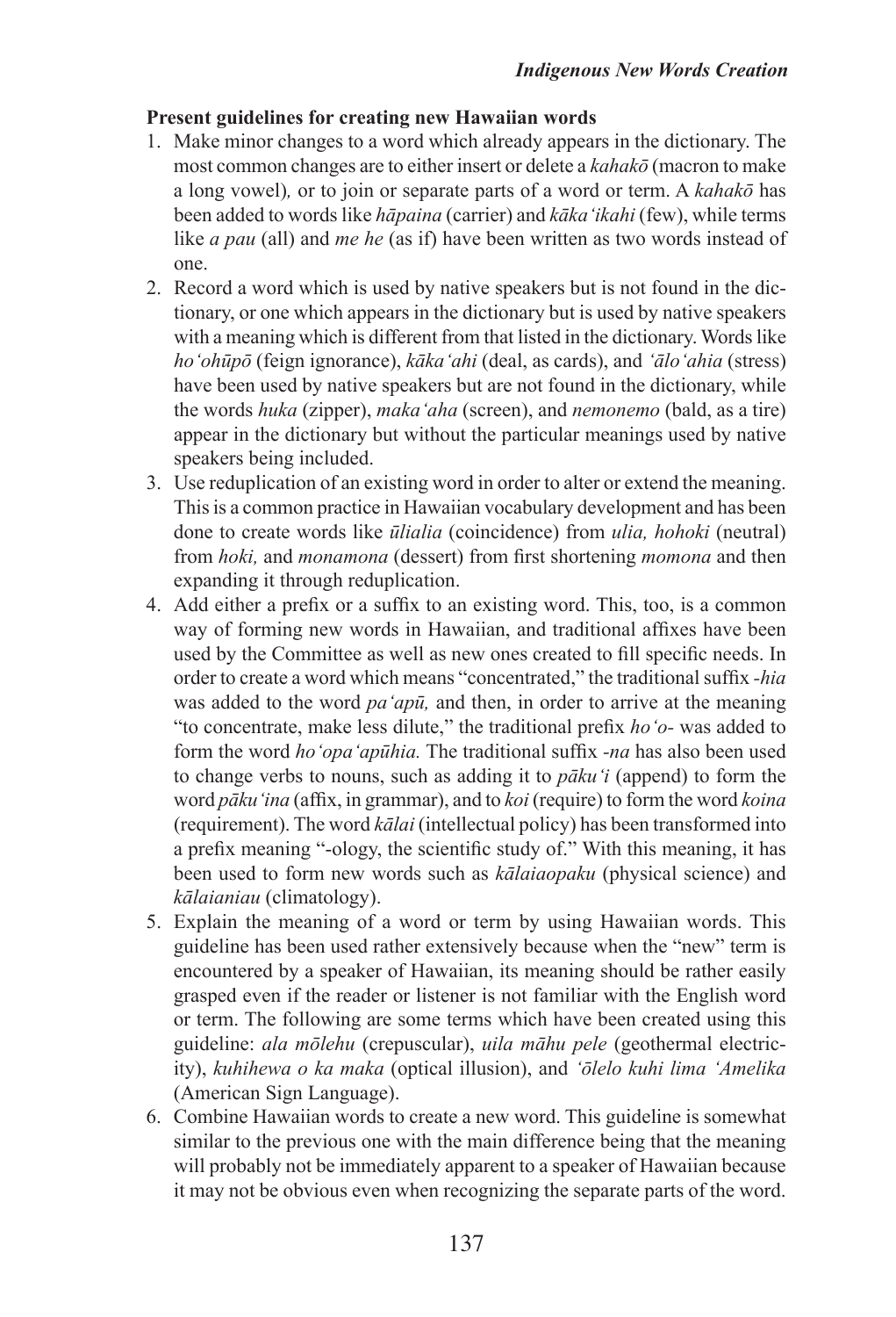Examples of words formed using this guideline are *hamulau* (herbivore), *ka'a'ike* (communication), *kōpia* (carbohydrate), and *poelele* (satellite).

- 7. Combine Hawaiian words while shortening at least one of the words. Although this guideline has been used for a number of math and science terms, it is also used for new words in a variety of other areas. Some words that have been created in this way include: *analahi* (regular, as in shape) which was formed by adding *ana* to a shortened *ma'alahi; ikehu* (energy) which was formed by combining *ika* and *ehu; lāhulu* (species) which comes from a shortened *lāhui* plus *hulu;* and *mo'olako* (inventory) which comes from *mo'olelo* and *lako.*
- 8. Extend the meaning of a word, which is already found in the dictionary, or give an existing word a new meaning. Words whose meanings have been extended to create new terms include *eaea* (aerated), *haumia* (pollution), *kaulua* (double, in math), and *lakolako* (computer accessories), while new meanings have been given to the words *oho* (capillary), *muku* (tight end, in football), and *palaholo* (gel).
- 9. Use a word or part of a word from another Polynesian language with its meaning intact or slightly changed. The word *pounamu* (jade) is a Māori word, which has been borrowed without changing its spelling or meaning. The Rarotongan word *ma'aka,* meaning "big," is used in the term *hua ma'aka* (capital letter), while the Tahitian word *na'ina'i,* meaning "small," is used in the term *hua na'ina'i* (lower-case letter). Sometimes words from other Polynesian languages are borrowed with changes in spelling to better ft Hawaiian orthography, such as *kōkaha* (condensation) from the Māori word *tōtā,* and *ha'uki* (sport) from the Tahitian word *ha'uti.* Hawaiian words are also sometimes combined with other Polynesian words, such as *hakuika*  (mollusk) from the Hawaiian word *haku (pōhaku)* and *kuita,* a Proto Eastern Oceanic word meaning "squid." The word *makahi'o* (explore) was created by combining the Hawaiian word *maka* (eye) with the Tahitian word *hi'o* (look).
- 10. Hawaiianize the orthography of a word or term from a non-Polynesian language. Many English words have been Hawaiianized since earliest contact with the English language, and the Committee continues this practice with words such as *naelona* (nylon), *'akika tanika* (tannic acid), and *'okikene* (oxygen). Lexical borrowing is not limited to English, however. Hawaiianization also extends to words from a variety of other languages such as *kaimine* from the Japanese word *saimin, kokei'a* (prairie dog) from the Ute word *tocey'a, lalinoka* (hieroglyph) from the Assyrian word *rahleenos,* and *'ōmā* (Maine lobster) from the French word *homard.*

Not all of the words and terms included in *Māmaka Kaiao* have been created by the Committee, however. There are also words which are already established Hawaiian vocabulary, and therefore may also be found in the *Hawaiian Dictionary.*